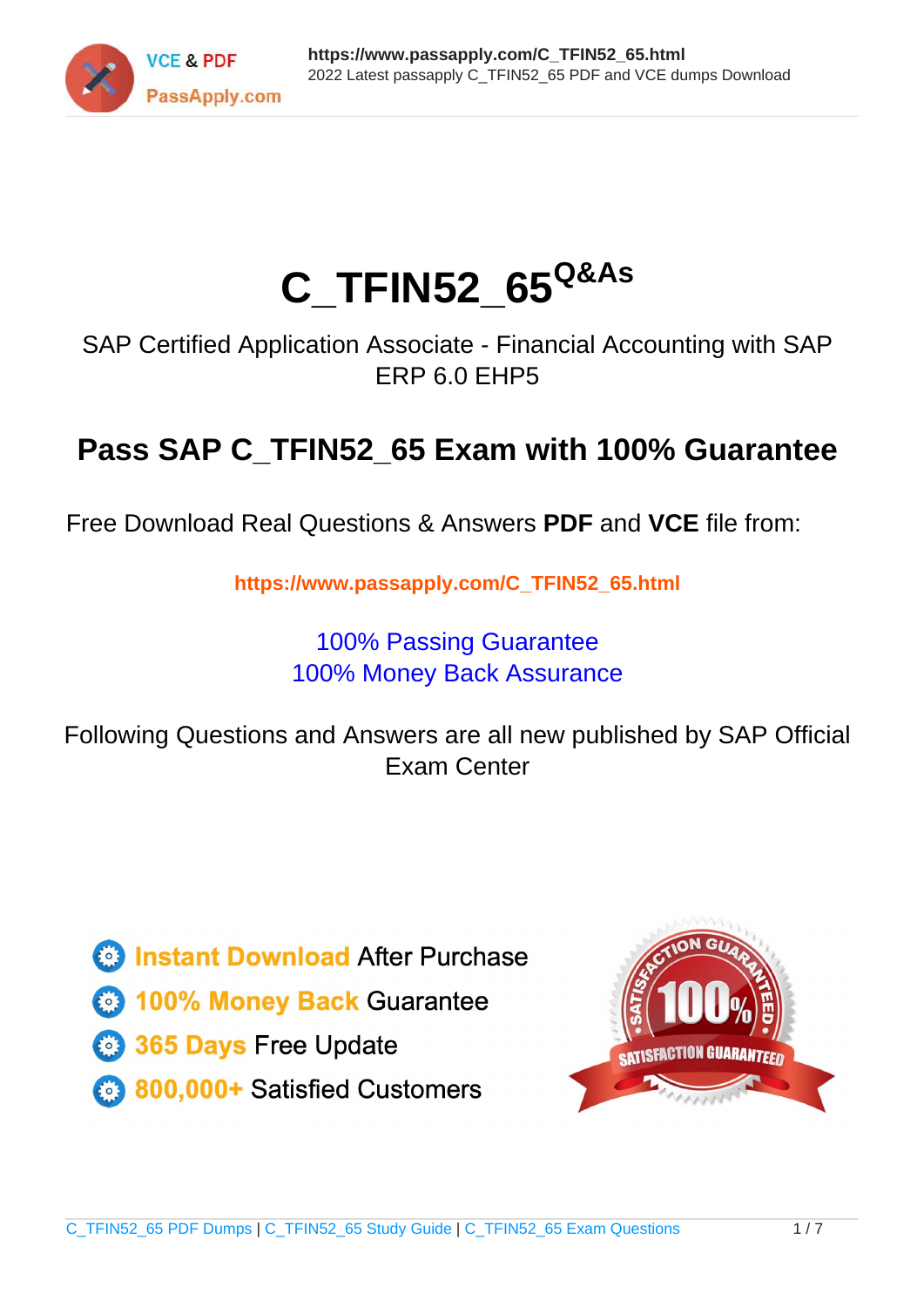

#### **QUESTION 1**

Which of the following is one of the benefits of document parking?

- A. It enables technically incomplete documents to be posted.
- B. It provides a user friendly way of changing posted documents.
- C. It enables individual document numbers to be assigned.
- D. It enables the use of the dual control principle.

Correct Answer: D

#### **QUESTION 2**

Which of the following task types are supported by the Closing Cockpit or Schedule Manager? (Choose three)

- A. Spreadsheets
- B. Reconciliation keys
- C. Programs with or without variant
- D. Notes (as a reminder or milestone)
- E. Transactions
- Correct Answer: CDE

#### **QUESTION 3**

The field status definitions from the account group and the transaction are considered for each field. The field status definition with the higher priority will be used for posting.

Which priority sequence, going from the highest to the lowest, is correct?

- A. Hide, Display, Required Entry, Optional Entry
- B. Required Entry, Optional Entry, Hide, Display
- C. Display, Required Entry, Optional Entry, Hide
- D. Optional Entry, Hide, Display, Required Entry

Correct Answer: A

#### **QUESTION 4**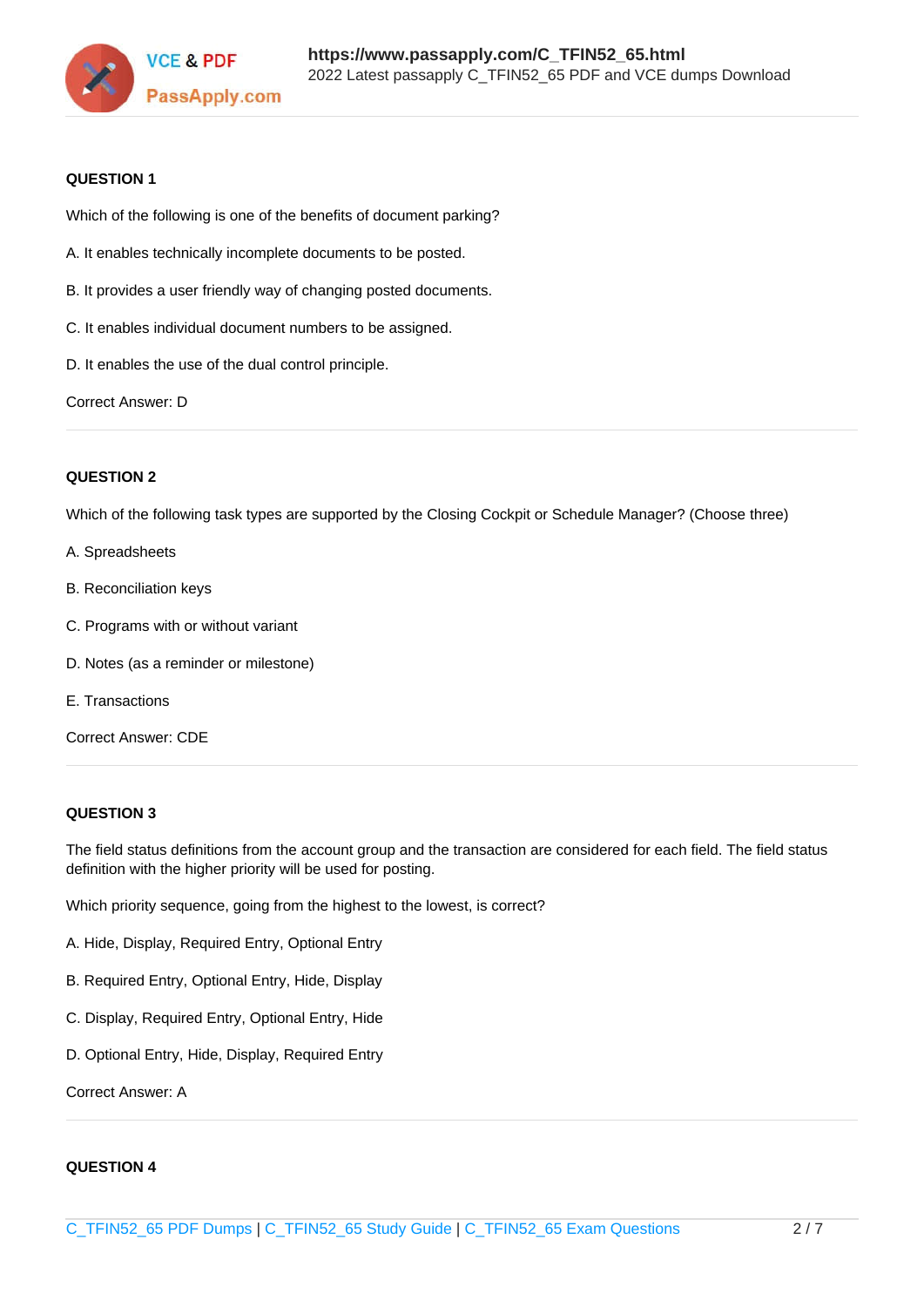

Which SAP NetWeaver component realizes cross-system application processes?

- A. SAP Enterprise Portal (SAP EP)
- B. SAP Exchange Infrastructure (SAP XI)
- C. SAP Master Data Management (SAP MDM)
- D. SAP Business Warehouse (SAP BW)

Correct Answer: B

#### **QUESTION 5**

Down payments can be posted using a special G/L transaction.

What is the main benefit of this functionality?

- A. It posts down-payments to a reconciliation account that is different from that of ordinary payables and receivables.
- B. It shows data in the appendix of the balance sheet.
- C. It automatically creates the final invoice and clears down-payments against it.
- D. It automatically clears down-payment requests.

Correct Answer: A

#### **QUESTION 6**

A multinational concern acquires a company in another country which has local reporting requirements. They are using one operational chart of account for all companies.

How can you fulfill this country-specific requirement?

- A. Create a country-specific chart of accounts and assign it to the regular chart of accounts.
- B. Create a country-specific chart of accounts and assign it to the group chart of accounts.
- C. Create a country-specific chart of accounts and assign it to the company code.
- D. Create a group chart of accounts and assign it to the company code.

Correct Answer: C

#### **QUESTION 7**

What are the prerequisites for posting a vendor invoice in Financial Accounting? (Choose two)

A. Create a company code segment in the vendor master.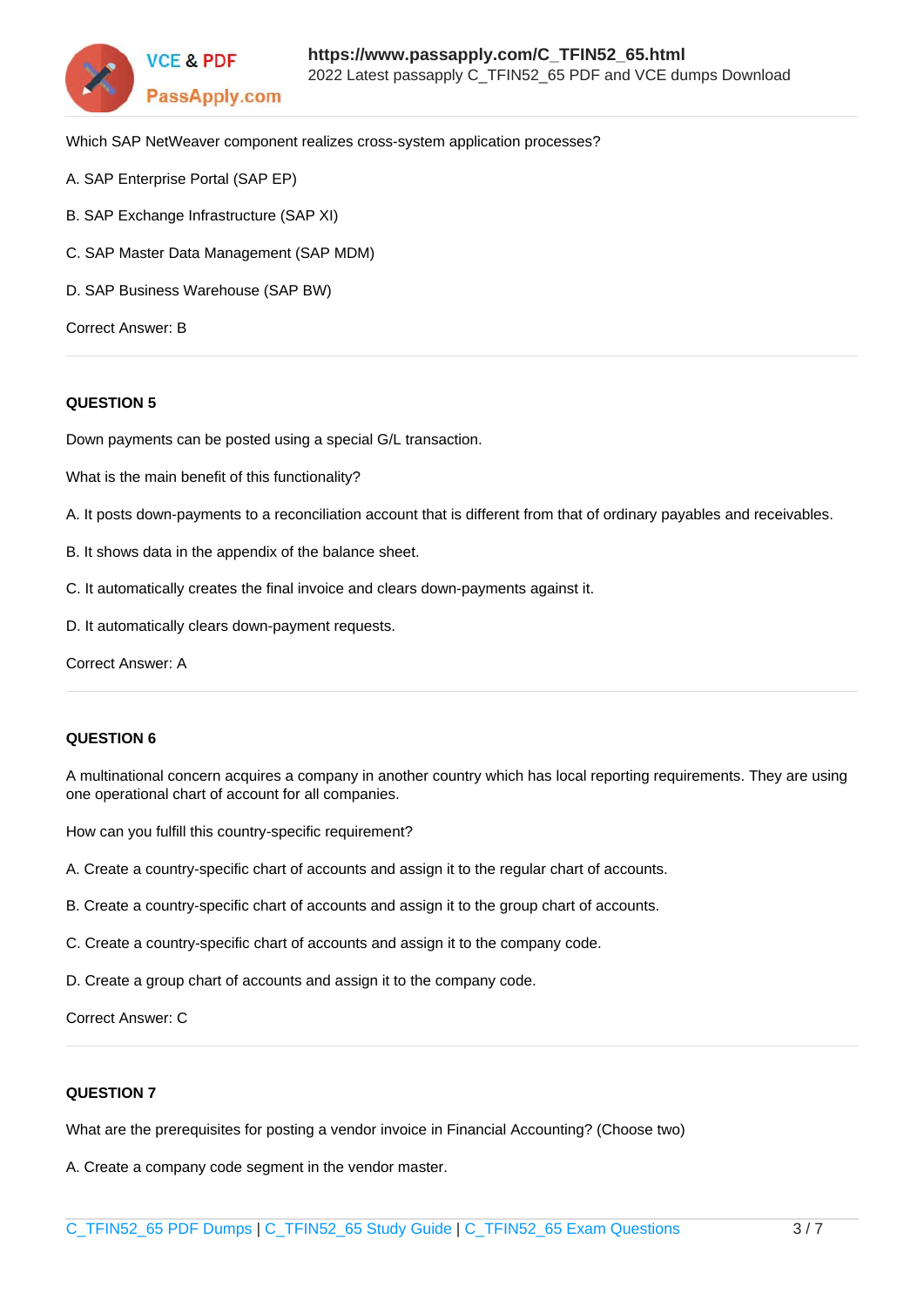

- B. Activate and configure the document splitting function.
- C. Set up a number range for vendor invoices.
- D. Create a purchasing organization segment in the vendor master.

Correct Answer: AC

#### **QUESTION 8**

Special G/L transactions can be divided into which types? (Choose three)

- A. Automatic offsetting entry
- B. Document parking
- C. Noted item
- D. Interest
- E. Free offsetting entry

Correct Answer: ACE

#### **QUESTION 9**

A customer wants to define a chart of depreciation.

How do you recommend setting up depreciation areas?

- A. Based on company codes
- B. Based on the relevant chart of accounts
- C. Based on the aims of internal or external reporting
- D. Based on relevant currencies

Correct Answer: C

#### **QUESTION 10**

You have posted an incorrect amount in Financial Accounting. How can you correct this? (Choose two)

- A. Change the amount in the posted document.
- B. Use a substitution to change the incorrect amount.
- C. Delete the document.
- D. Reverse the document by negative posting.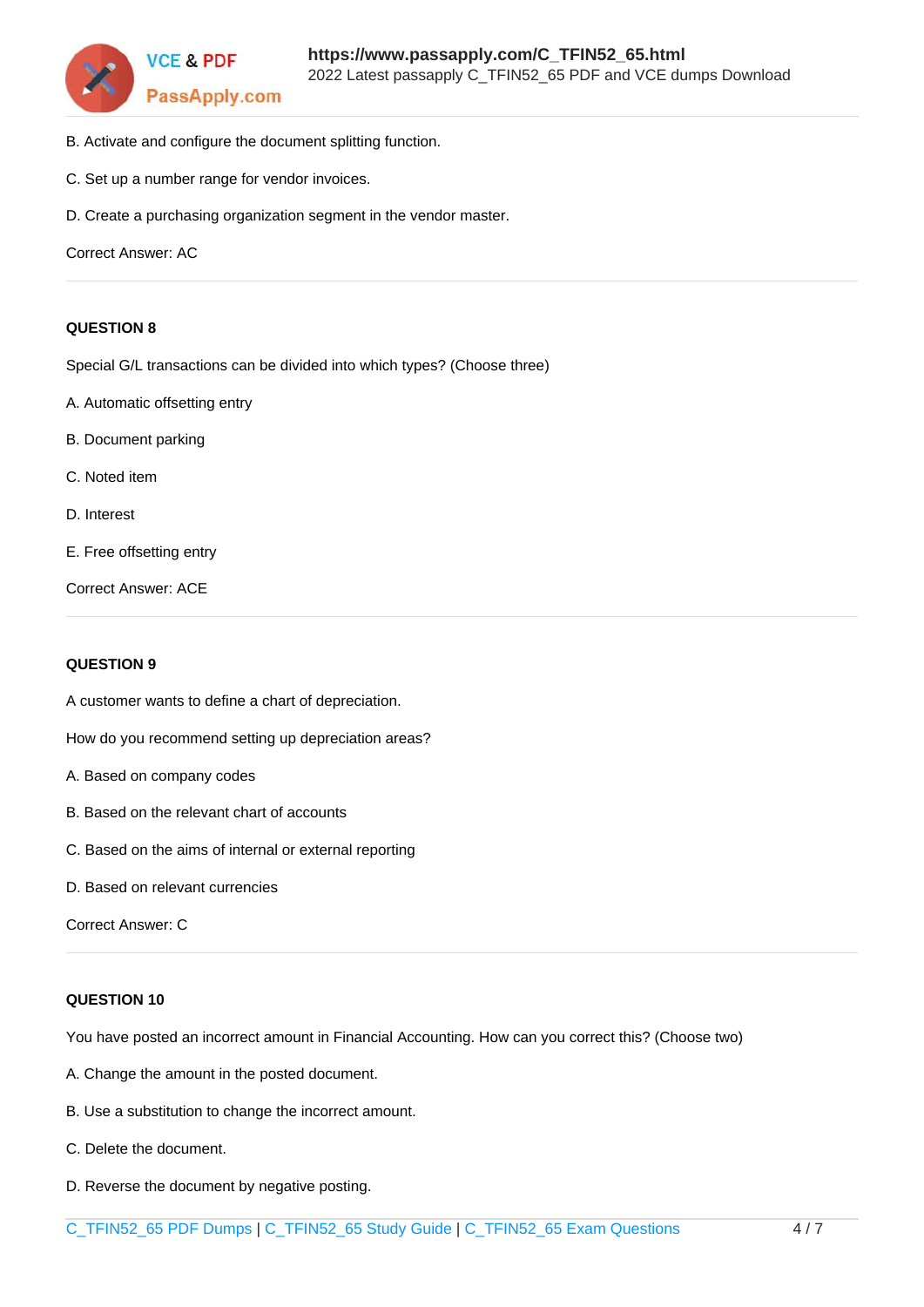

E. Reverse the document by normal reversal posting.

Correct Answer: DE

#### **QUESTION 11**

What options do you have for booking an asset acquisition? (Choose three)

- A. Asset acquisition using a clearing account
- B. Asset acquisition posted via the cash journal
- C. Asset acquisition posted via the accrual engine
- D. Asset acquisition posted from Materials Management
- E. Asset acquisition integrated with accounts payable

Correct Answer: ADE

#### **QUESTION 12**

What are the benefits of using the accrual engine? (Choose three)

- A. The accrual engine calculates the accrual amounts automatically.
- B. The accrual engine supports parallel accounting.
- C. The accrual engine can correct accruals in the previous month even if that period is closed.
- D. The accrual engine is client-independent.
- E. The accrual engine can simulate planned future accruals.

Correct Answer: ABE

#### **QUESTION 13**

Which of the following objects can you post to via the cash journal? (Choose two)

- A. Asset master
- B. Accrual Engine
- C. Customer
- D. One-time customer
- E. Material master
- Correct Answer: CD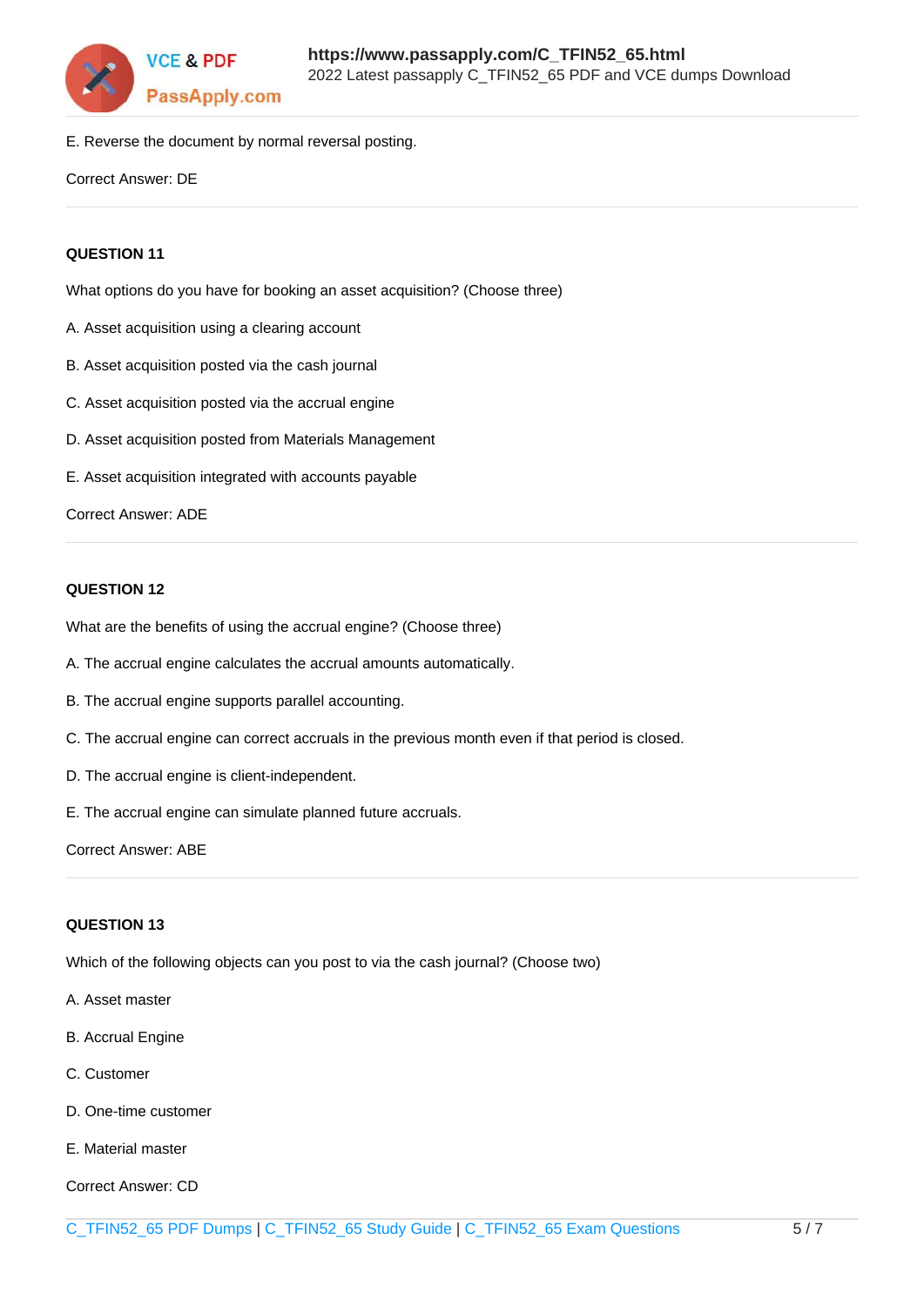

#### **QUESTION 14**

Your customer runs an SAP system with New General Ledger Accounting activated. They want to run a valuation of accounts receivable that are posted in foreign currency.

What do you have to do?

- A. Set up a valuation method and assign it to a valuation area.
- B. Post the valuation differences manually at the period end.
- C. Set up the Valuation Cockpit to perform this task.
- D. Set up a new exchange rate type.

Correct Answer: A

#### **QUESTION 15**

Which field of the line item will be filled automatically by the sort key field of a master record (G/L account, customer, or vendor)?

- A. Number of the invoice to which the transaction belongs
- B. Amount in document currency
- C. Item text
- D. Assignment

Correct Answer: D

[C\\_TFIN52\\_65 PDF Dumps](https://www.passapply.com/C_TFIN52_65.html) [C\\_TFIN52\\_65 Study Guide](https://www.passapply.com/C_TFIN52_65.html) [C\\_TFIN52\\_65 Exam](https://www.passapply.com/C_TFIN52_65.html)

**[Questions](https://www.passapply.com/C_TFIN52_65.html)**